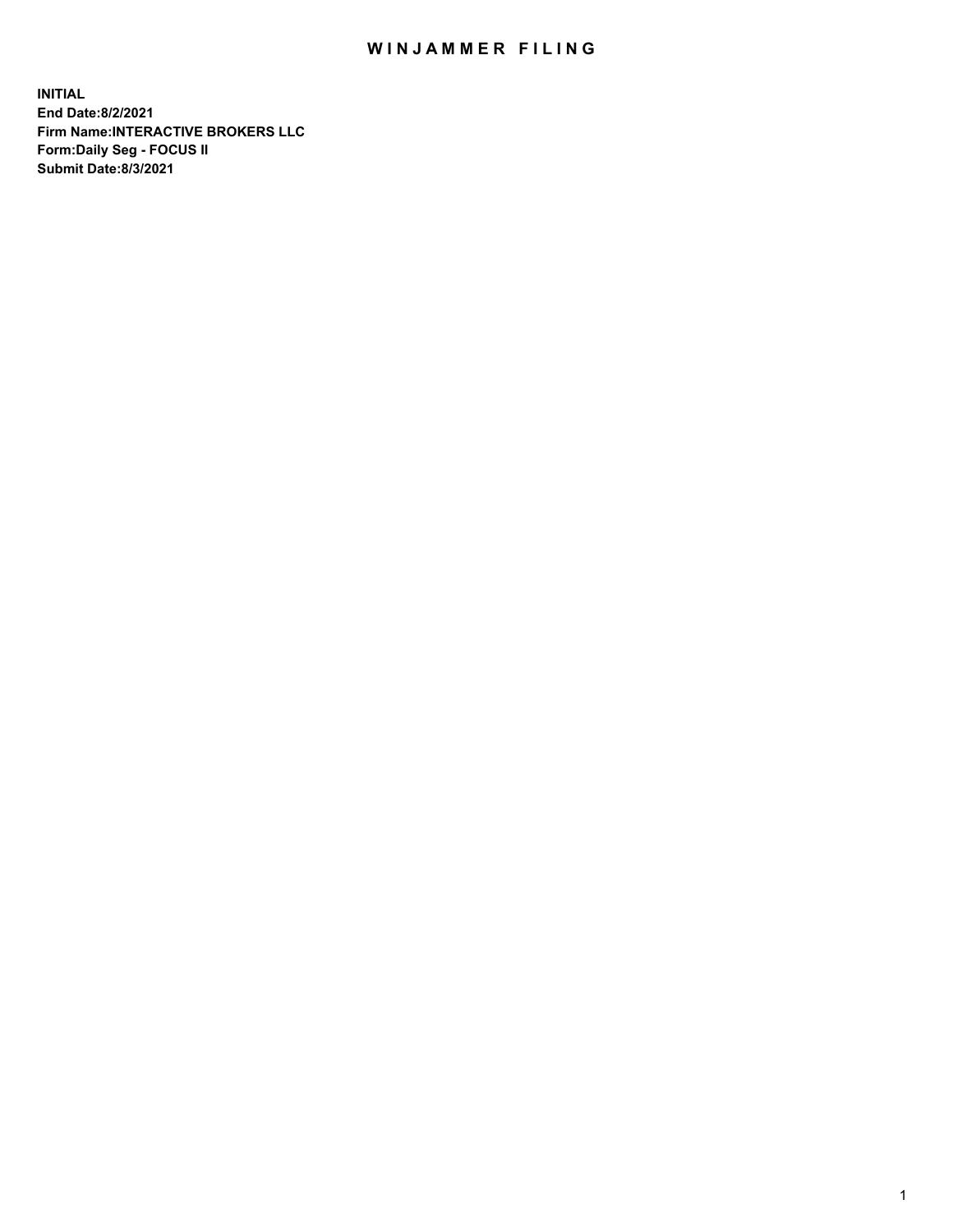**INITIAL End Date:8/2/2021 Firm Name:INTERACTIVE BROKERS LLC Form:Daily Seg - FOCUS II Submit Date:8/3/2021 Daily Segregation - Cover Page**

| Name of Company                                                                                                                                                                                                                                                                                                                | <b>INTERACTIVE BROKERS LLC</b>                                                                  |
|--------------------------------------------------------------------------------------------------------------------------------------------------------------------------------------------------------------------------------------------------------------------------------------------------------------------------------|-------------------------------------------------------------------------------------------------|
| <b>Contact Name</b>                                                                                                                                                                                                                                                                                                            | <b>James Menicucci</b>                                                                          |
| <b>Contact Phone Number</b>                                                                                                                                                                                                                                                                                                    | 203-618-8085                                                                                    |
| <b>Contact Email Address</b>                                                                                                                                                                                                                                                                                                   | jmenicucci@interactivebrokers.c<br>om                                                           |
| FCM's Customer Segregated Funds Residual Interest Target (choose one):<br>a. Minimum dollar amount: ; or<br>b. Minimum percentage of customer segregated funds required:%; or<br>c. Dollar amount range between: and; or<br>d. Percentage range of customer segregated funds required between:% and%.                          | $\overline{\mathbf{0}}$<br>$\overline{\mathbf{0}}$<br>155,000,000 245,000,000<br>0 <sub>0</sub> |
| FCM's Customer Secured Amount Funds Residual Interest Target (choose one):<br>a. Minimum dollar amount: ; or<br>b. Minimum percentage of customer secured funds required:%; or<br>c. Dollar amount range between: and; or<br>d. Percentage range of customer secured funds required between:% and%.                            | $\overline{\mathbf{0}}$<br>$\overline{\mathbf{0}}$<br>80,000,000 120,000,000<br>0 <sub>0</sub>  |
| FCM's Cleared Swaps Customer Collateral Residual Interest Target (choose one):<br>a. Minimum dollar amount: ; or<br>b. Minimum percentage of cleared swaps customer collateral required:% ; or<br>c. Dollar amount range between: and; or<br>d. Percentage range of cleared swaps customer collateral required between:% and%. | $\overline{\mathbf{0}}$<br>$\overline{\mathbf{0}}$<br>0 <sub>0</sub><br>0 <sub>0</sub>          |

Attach supporting documents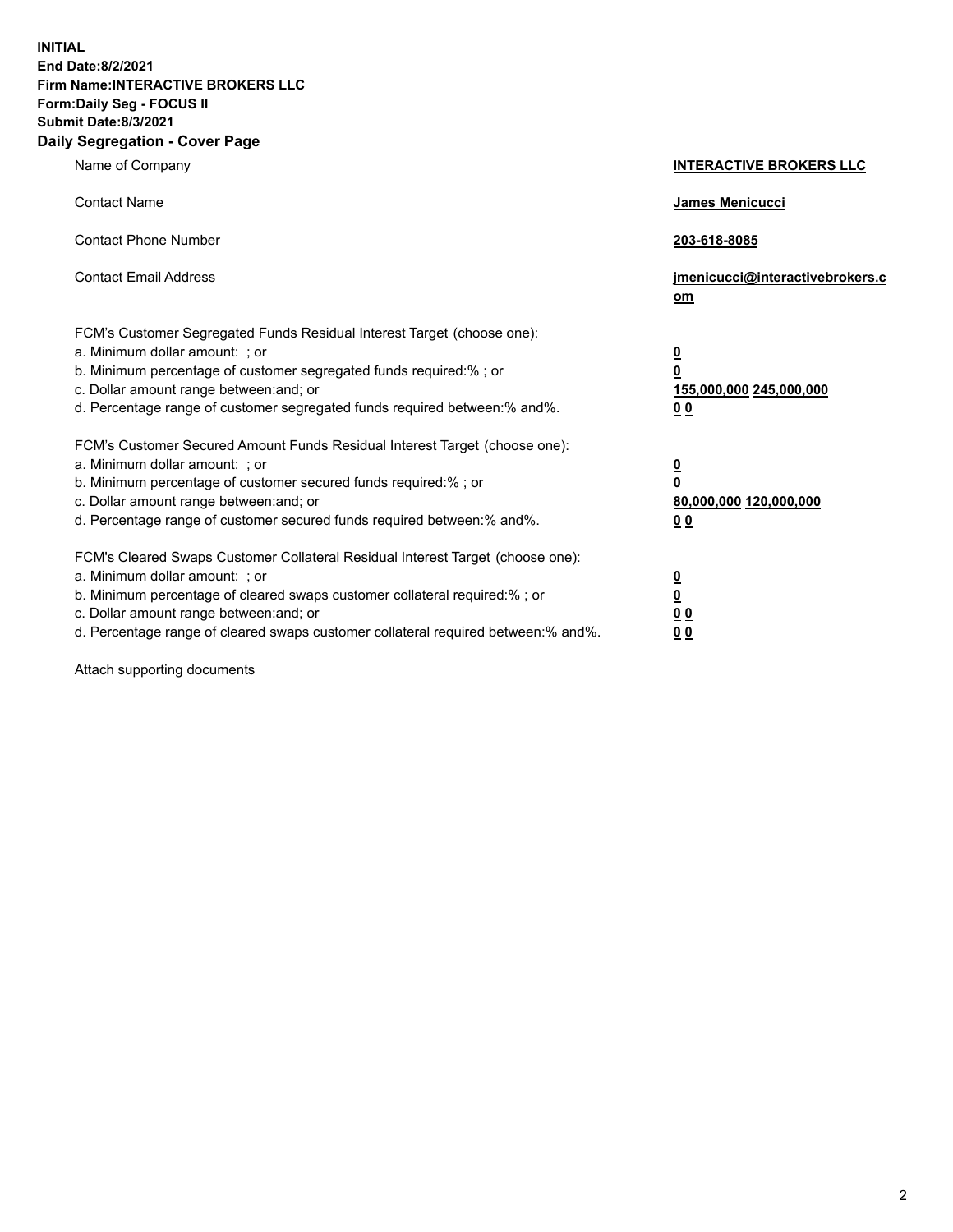## **INITIAL End Date:8/2/2021 Firm Name:INTERACTIVE BROKERS LLC Form:Daily Seg - FOCUS II Submit Date:8/3/2021 Daily Segregation - Secured Amounts**

|                | Foreign Futures and Foreign Options Secured Amounts                                         |                                               |
|----------------|---------------------------------------------------------------------------------------------|-----------------------------------------------|
|                | Amount required to be set aside pursuant to law, rule or regulation of a foreign            | $0$ [7305]                                    |
|                | government or a rule of a self-regulatory organization authorized thereunder                |                                               |
| $\mathbf{1}$ . | Net ledger balance - Foreign Futures and Foreign Option Trading - All Customers             |                                               |
|                | A. Cash                                                                                     | 501,912,748 [7315]                            |
|                | B. Securities (at market)                                                                   | $0$ [7317]                                    |
| 2.             | Net unrealized profit (loss) in open futures contracts traded on a foreign board of trade   | 1,018,457 [7325]                              |
| 3.             | Exchange traded options                                                                     |                                               |
|                | a. Market value of open option contracts purchased on a foreign board of trade              | 98,022 [7335]                                 |
|                | b. Market value of open contracts granted (sold) on a foreign board of trade                | -3,248 [7337]                                 |
| 4.             | Net equity (deficit) (add lines 1. 2. and 3.)                                               | 503,025,979 [7345]                            |
| 5.             | Account liquidating to a deficit and account with a debit balances - gross amount           | 126,026 [7351]                                |
|                | Less: amount offset by customer owned securities                                            | 0 [7352] 126,026 [7354]                       |
| 6.             | Amount required to be set aside as the secured amount - Net Liquidating Equity              | 503,152,005 [7355]                            |
|                | Method (add lines 4 and 5)                                                                  |                                               |
| 7.             | Greater of amount required to be set aside pursuant to foreign jurisdiction (above) or line | 503,152,005 [7360]                            |
|                | 6.<br>FUNDS DEPOSITED IN SEPARATE REGULATION 30.7 ACCOUNTS                                  |                                               |
| 1.             | Cash in banks                                                                               |                                               |
|                | A. Banks located in the United States                                                       | 46,371,015 [7500]                             |
|                | B. Other banks qualified under Regulation 30.7                                              | 0 [7520] 46,371,015 [7530]                    |
| 2.             | Securities                                                                                  |                                               |
|                | A. In safekeeping with banks located in the United States                                   | 349,989,500 [7540]                            |
|                | B. In safekeeping with other banks qualified under Regulation 30.7                          | 0 [7560] 349,989,500 [7570]                   |
| 3.             | Equities with registered futures commission merchants                                       |                                               |
|                | A. Cash                                                                                     | $0$ [7580]                                    |
|                | <b>B.</b> Securities                                                                        | $0$ [7590]                                    |
|                | C. Unrealized gain (loss) on open futures contracts                                         | $0$ [7600]                                    |
|                | D. Value of long option contracts                                                           | $0$ [7610]                                    |
|                | E. Value of short option contracts                                                          | 0 [7615] 0 [7620]                             |
| 4.             | Amounts held by clearing organizations of foreign boards of trade                           |                                               |
|                | A. Cash                                                                                     | $Q$ [7640]                                    |
|                | <b>B.</b> Securities                                                                        | $0$ [7650]                                    |
|                | C. Amount due to (from) clearing organization - daily variation                             | $0$ [7660]                                    |
|                | D. Value of long option contracts                                                           | $0$ [7670]                                    |
|                | E. Value of short option contracts                                                          | 0 [7675] 0 [7680]                             |
| 5.             | Amounts held by members of foreign boards of trade                                          |                                               |
|                | A. Cash                                                                                     | 215,815,411 [7700]                            |
|                | <b>B.</b> Securities                                                                        | $0$ [7710]                                    |
|                | C. Unrealized gain (loss) on open futures contracts                                         | 11,166,641 [7720]                             |
|                | D. Value of long option contracts                                                           | 98,022 [7730]                                 |
|                | E. Value of short option contracts                                                          | <mark>-3,248</mark> [7735] 227,076,826 [7740] |
| 6.             | Amounts with other depositories designated by a foreign board of trade                      | $0$ [7760]                                    |
| 7.             | Segregated funds on hand                                                                    | $0$ [7765]                                    |
| 8.             | Total funds in separate section 30.7 accounts                                               | 623,437,341 [7770]                            |
| 9.             | Excess (deficiency) Set Aside for Secured Amount (subtract line 7 Secured Statement         | 120,285,336 [7380]                            |
|                | Page 1 from Line 8)                                                                         |                                               |
| 10.            | Management Target Amount for Excess funds in separate section 30.7 accounts                 | 80,000,000 [7780]                             |
| 11.            | Excess (deficiency) funds in separate 30.7 accounts over (under) Management Target          | 40,285,336 [7785]                             |
|                |                                                                                             |                                               |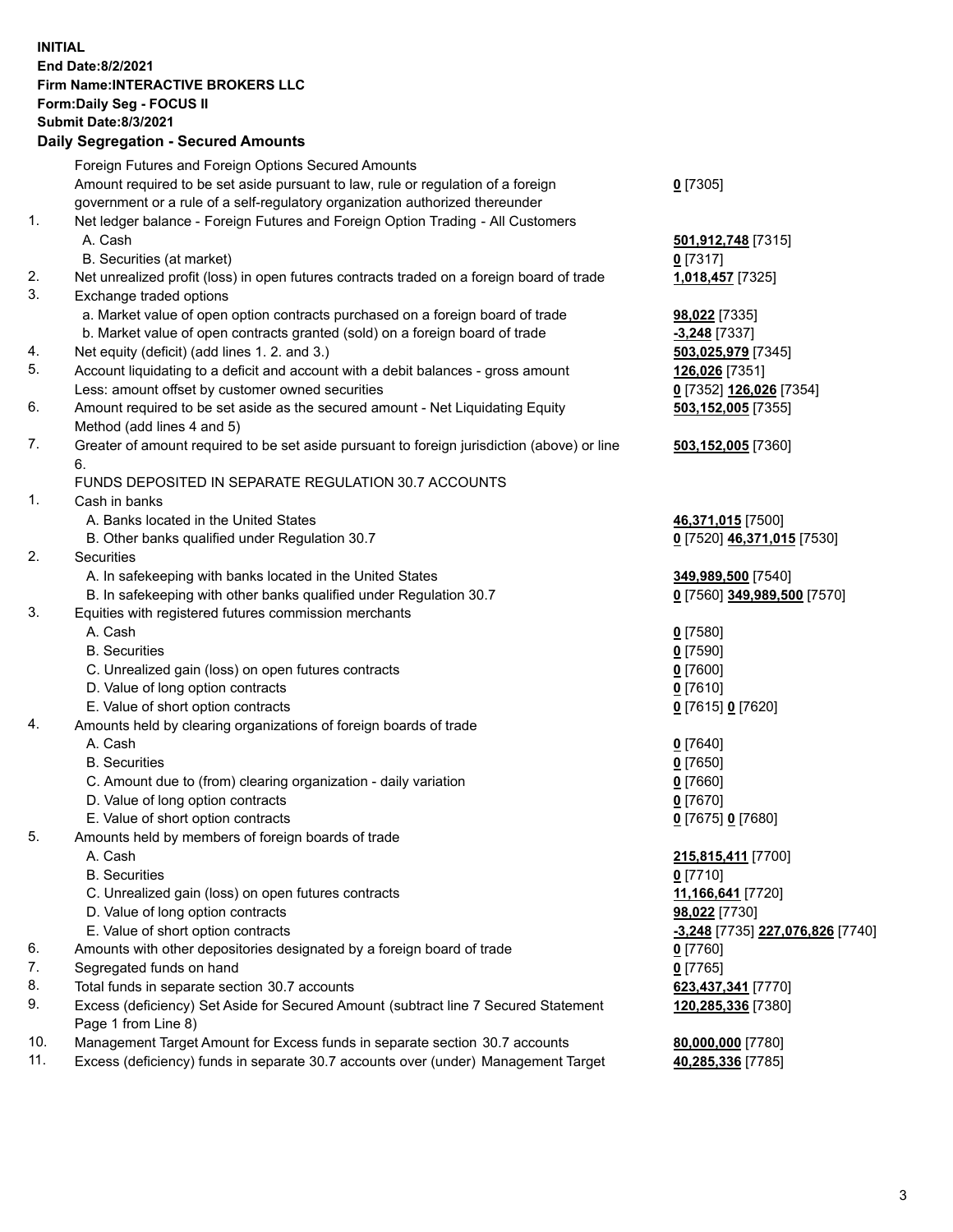**INITIAL End Date:8/2/2021 Firm Name:INTERACTIVE BROKERS LLC Form:Daily Seg - FOCUS II Submit Date:8/3/2021 Daily Segregation - Segregation Statement** SEGREGATION REQUIREMENTS(Section 4d(2) of the CEAct) 1. Net ledger balance A. Cash **6,785,504,347** [7010] B. Securities (at market) **0** [7020] 2. Net unrealized profit (loss) in open futures contracts traded on a contract market **71,186,563** [7030] 3. Exchange traded options A. Add market value of open option contracts purchased on a contract market **293,009,762** [7032] B. Deduct market value of open option contracts granted (sold) on a contract market **-240,760,940** [7033] 4. Net equity (deficit) (add lines 1, 2 and 3) **6,908,939,732** [7040] 5. Accounts liquidating to a deficit and accounts with debit balances - gross amount **1,239,358** [7045] Less: amount offset by customer securities **0** [7047] **1,239,358** [7050] 6. Amount required to be segregated (add lines 4 and 5) **6,910,179,090** [7060] FUNDS IN SEGREGATED ACCOUNTS 7. Deposited in segregated funds bank accounts A. Cash **1,484,251,477** [7070] B. Securities representing investments of customers' funds (at market) **3,247,376,600** [7080] C. Securities held for particular customers or option customers in lieu of cash (at market) **0** [7090] 8. Margins on deposit with derivatives clearing organizations of contract markets A. Cash **1,990,038,847** [7100] B. Securities representing investments of customers' funds (at market) **323,701,361** [7110] C. Securities held for particular customers or option customers in lieu of cash (at market) **0** [7120] 9. Net settlement from (to) derivatives clearing organizations of contract markets **17,678,203** [7130] 10. Exchange traded options A. Value of open long option contracts **292,874,714** [7132] B. Value of open short option contracts **-240,763,290** [7133] 11. Net equities with other FCMs A. Net liquidating equity **0** [7140] B. Securities representing investments of customers' funds (at market) **0** [7160] C. Securities held for particular customers or option customers in lieu of cash (at market) **0** [7170] 12. Segregated funds on hand **0** [7150] 13. Total amount in segregation (add lines 7 through 12) **7,115,157,912** [7180] 14. Excess (deficiency) funds in segregation (subtract line 6 from line 13) **204,978,822** [7190] 15. Management Target Amount for Excess funds in segregation **155,000,000** [7194]

16. Excess (deficiency) funds in segregation over (under) Management Target Amount Excess

**49,978,822** [7198]